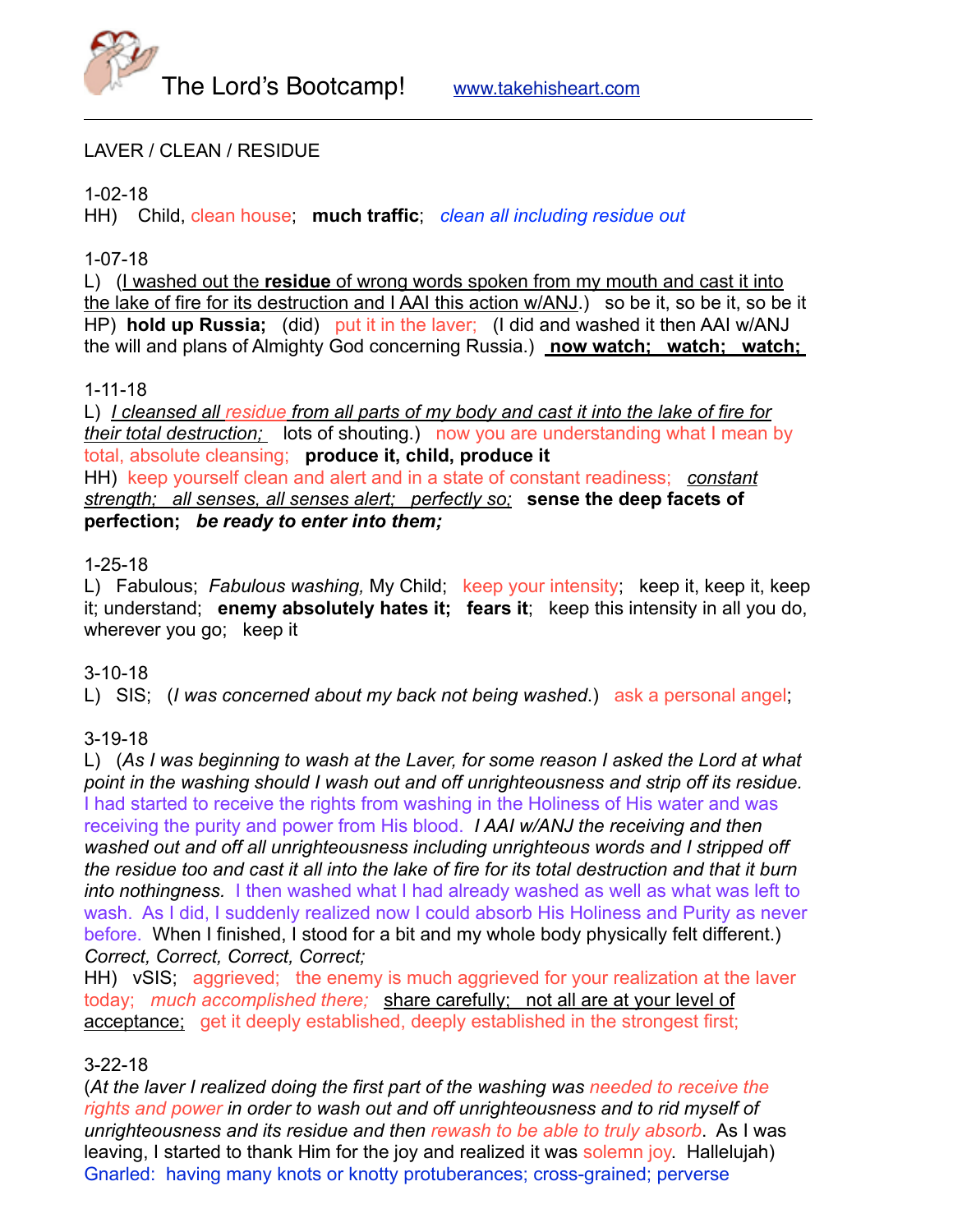### 4-16-18

HP) (I had forgotten to wash my soul and spirit, so I did it now. I was surprised at the words as I heard myself say, "I wash my soul and my spirit that it be of the right mind.")

# 4-18-18

L) (When I cast the unrighteousness and its residue into the Lake of Fire, at the end I found myself saying, "by the PMGT I AAI this process w/ANJ) **extra punch;** SIS; keep learning, keep learning, keep learning, Child; Perfunctory; be not Perfunctory, My Children; tell them, tell them; tell them to keep high levels of intensity in all matters; *that the enemy has no doubt as to what you mean or are doing;* lack of intensity gives them a slight toehold; this must not be allowed;

# 4-20-18

L) SIS: (asked about daily washing of family) wash when I say, Child; keep them covered with protective Praises surrounded by angels; (Yes, Lord)

# 5-19-18

L) Linger not; be about My work I have for each of you, My Children; **here at My laver, scrub, My Children, scrub; scrub that I may bless clean vessels;** understand; *that you may absorb all I have for you to absorb*

# 7-01-18

L) Understanding, Understanding, Understanding, I call forthUnderstanding for each washed at this laver today;

HH) pronounce blessings and Praises upon each washed in your laver this day; (I pronounce the Lord's Blessings upon all who were in this laver this day and I heap all manner of Praises upon each of them and I remind the angels aiding them and protecting them that they are on duty and I AAI this pronouncement w/A of Your Name, Jesus.) *good*

# 7-09-18

**30 minutes:** *yes, it is by the blood of My lamb;* yes, Child, you are clean, cleansed by the blood of My lamb; clothed, clothed, you are clothed; by My garments; believe, believe, believe, My Child, believe; *Child, allow My hand;* (Lord, I do allow Your hand and I AAI this allowance w/A of YNJ.) *prepare, you shall see much blue, much truth; write it, write it as I reveal;* now, relax in My silence

# 7-10-18

L) Washing: ( I washed all in the laver in the Healing Room. After washing, the Lord had me dunk, rinse, and declare that each was baptized with His blood. When I got to this part with RS, I declared he was baptized with the Lord's blood and then the Lord said ignited and my hands smacked together as I said it. ) SIS; move on (This washing took 45 minutes.)

HH) sit and absorb the laver happenings this day; absorb; many shall come, many shall come many shall come

*30 minutes: clarity; when the Healing Waters are roiled the water becomes My blood*

# 8-05-18

L) SIS; wash, wash, every day is wash day, Children; how else shall ye be continually clean; rid yourselves of the unrighteousness that can be washed out and off; do so gladly, willingly;